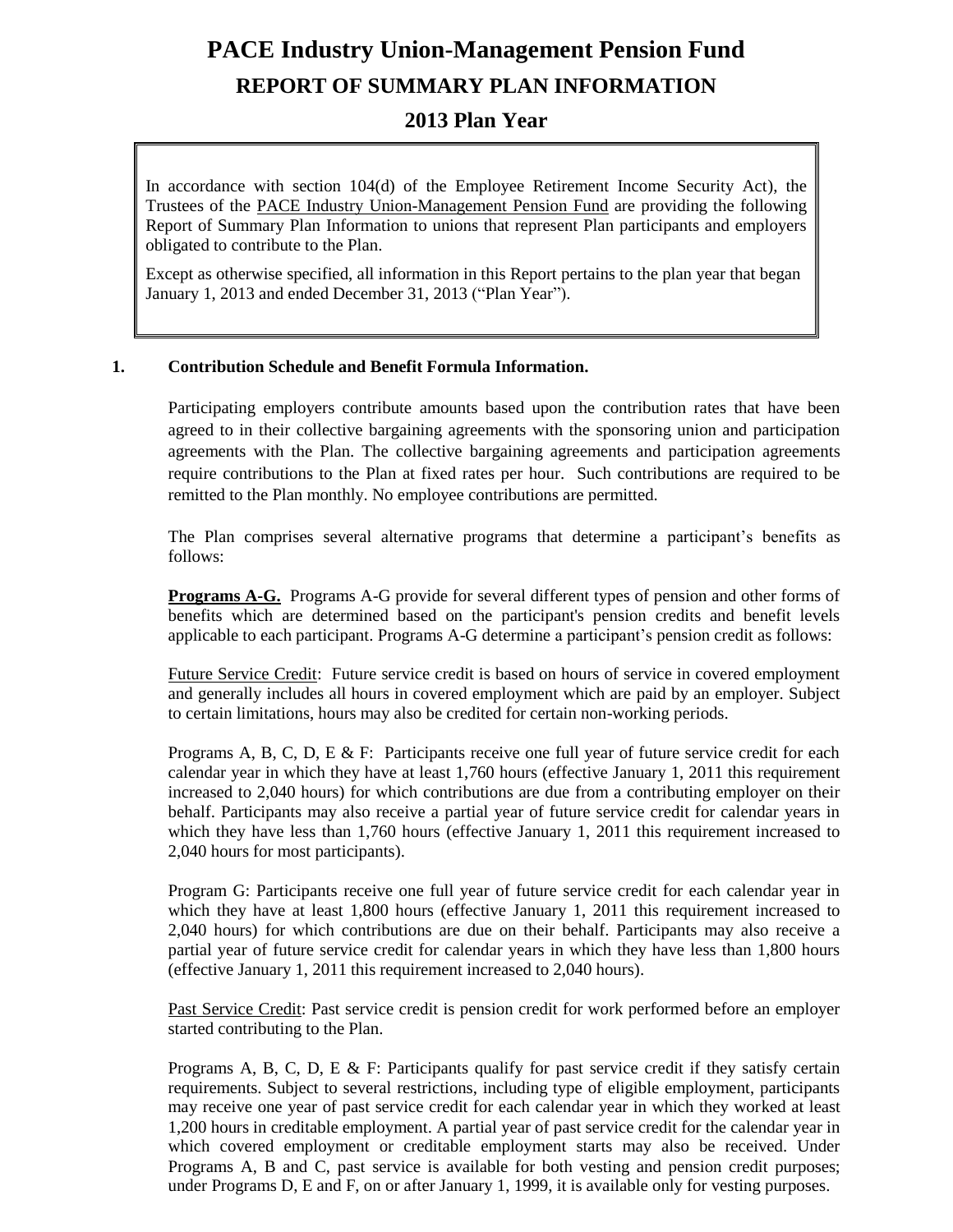Program G: Participants qualify for past service credit if they satisfy certain requirements. Subject to several restrictions, including type of eligible employment, participants may receive one year of past service credit for each calendar year in which they worked at least 150 days.

For employees of employers that begin participating in the Fund on or after January 1, 2006, past service credit is limited to time worked at the facility for which the employer makes contributions to the Fund, subject to limitations as determined by the Fund's actuary.

Please see the attached Exhibit A for a list of benefit levels and accrual rates as of January 1, 2013.

## **2. Number of Contributing Employers.**

119 employers were obligated to contribute to the Plan for the Plan Year.

## **3. Employers Contributing More than 5%.**

The employers listed below contributed more than 5% of total contributions to the Plan during the Plan Year:

Georgia Pacific Corporation Clearwater Paper Corporation Robert Wood Johnson University Hospital Huhtamaki Americas Inc. Rock-Tenn Company Evergreen Packaging Inc.

#### **4. Participants for Whom No Contributions Were Made.**

The chart below sets out, for the 2013, 2012, and 2011 Plan Years, the number of participants with respect to whom no employer contributions were made by an employer as the participant's employer:

|                     | 2013 Plan Year | 2012 Plan Year | 2011 Plan Year |
|---------------------|----------------|----------------|----------------|
| <b>Participants</b> | 14,800         | 14,518         | 14,308         |

#### 5. **Plan Funding Status.**

The Plan was certified in "critical" status (as defined by ERISA section 305) for the Plan Year.

## (a) **Steps Taken to Improve Funding Status**.

The Fund has taken the following steps to improve its funding status:

The Fund was certified to be in Critical Status on March 31, 2010. The Board of Trustees sent a Notice of Critical Status, advising, in part, that (1) the Fund was in Critical Status for the 2010 Plan Year and did not emerge from Critical Status; (2) suspended the payment of all non-level benefits previously available under the Plan, including lump sum benefits and employers participating in the Fund were obligated to pay a 5% contribution surcharge effective with respect to contributions owed for work performed on and after June 1, 2010, which increased to 10% on January 1, 2011.

As required by law, the Fund's Board of Trustees also adopted a Rehabilitation Plan, effective July 19, 2010. The Rehabilitation Plan contains a Schedule of increases in contributions and reductions in future benefits intended for the Fund to improve the Plan's funding status.